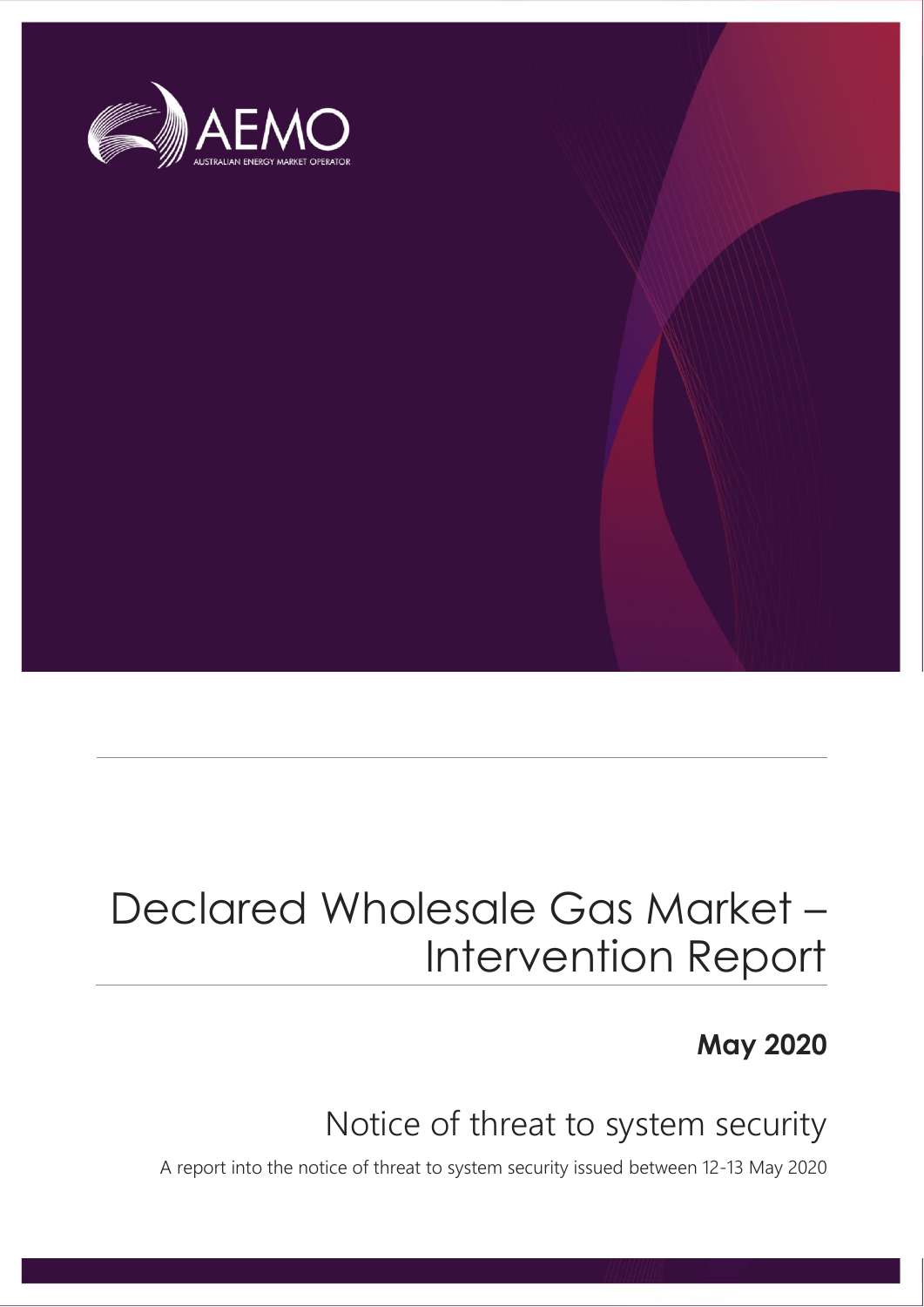## IMPORTANT NOTICE

#### **Purpose**

AEMO has prepared this report pursuant to rule 351 of the National Gas Rules, using information available as at 15 May 2020, unless otherwise specified.

#### **Disclaimer**

AEMO has made every effort to ensure the quality of the information in this report but cannot guarantee its accuracy or completeness. Any views expressed in this report are those of AEMO unless otherwise stated, and may be based on information given to AEMO by other persons.

Accordingly, to the maximum extent permitted by law, AEMO and its officers, employees and consultants involved in the preparation of this report:

- make no representation or warranty, express or implied, as to the currency, accuracy, reliability or completeness of the information in this report; and
- are not liable (whether by reason of negligence or otherwise) for any statements or representations in this report, or any omissions from it, or for any use or reliance on the information in it.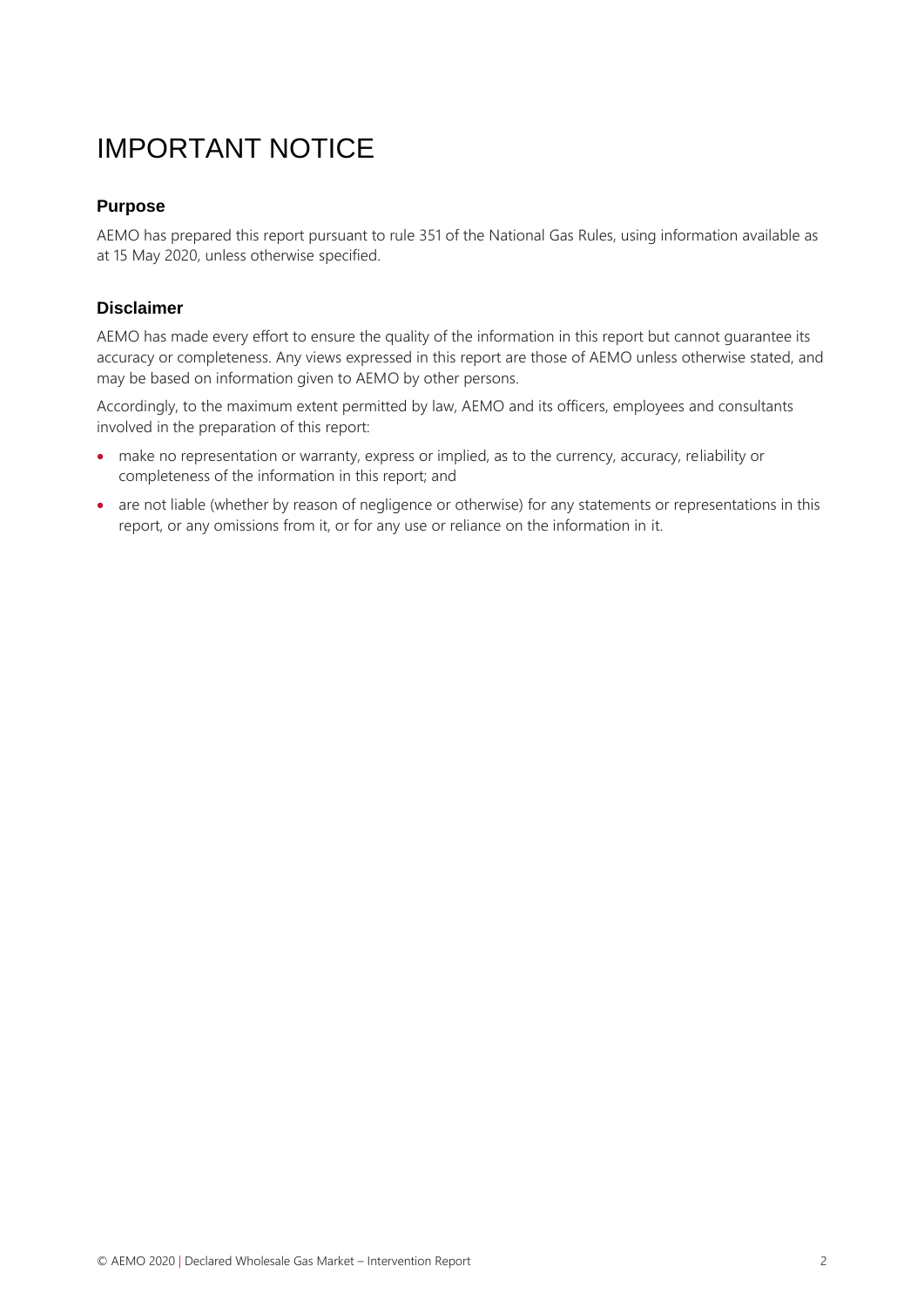### **Contents**

| 1.    | Introduction                             | 4              |
|-------|------------------------------------------|----------------|
| 2.    | <b>Event Summary</b>                     | 4              |
| 3.    | <b>Assessment of event</b>               | 5              |
| 3.1   | Adequacy of Part 19 of the NGR           | 5              |
| 3.1.1 | Maintenance Approval                     |                |
| 3.1.2 | Notice of threat to system security      | 5              |
| 3.1.3 | Intervention Report Timing               |                |
| 3.2   | Appropriateness of actions taken by AEMO | $\overline{7}$ |
| 3.3   | Costs of intervention                    | 7              |
| 4.    | Conclusion                               | 7              |
| A1.   | Chronology                               | 8              |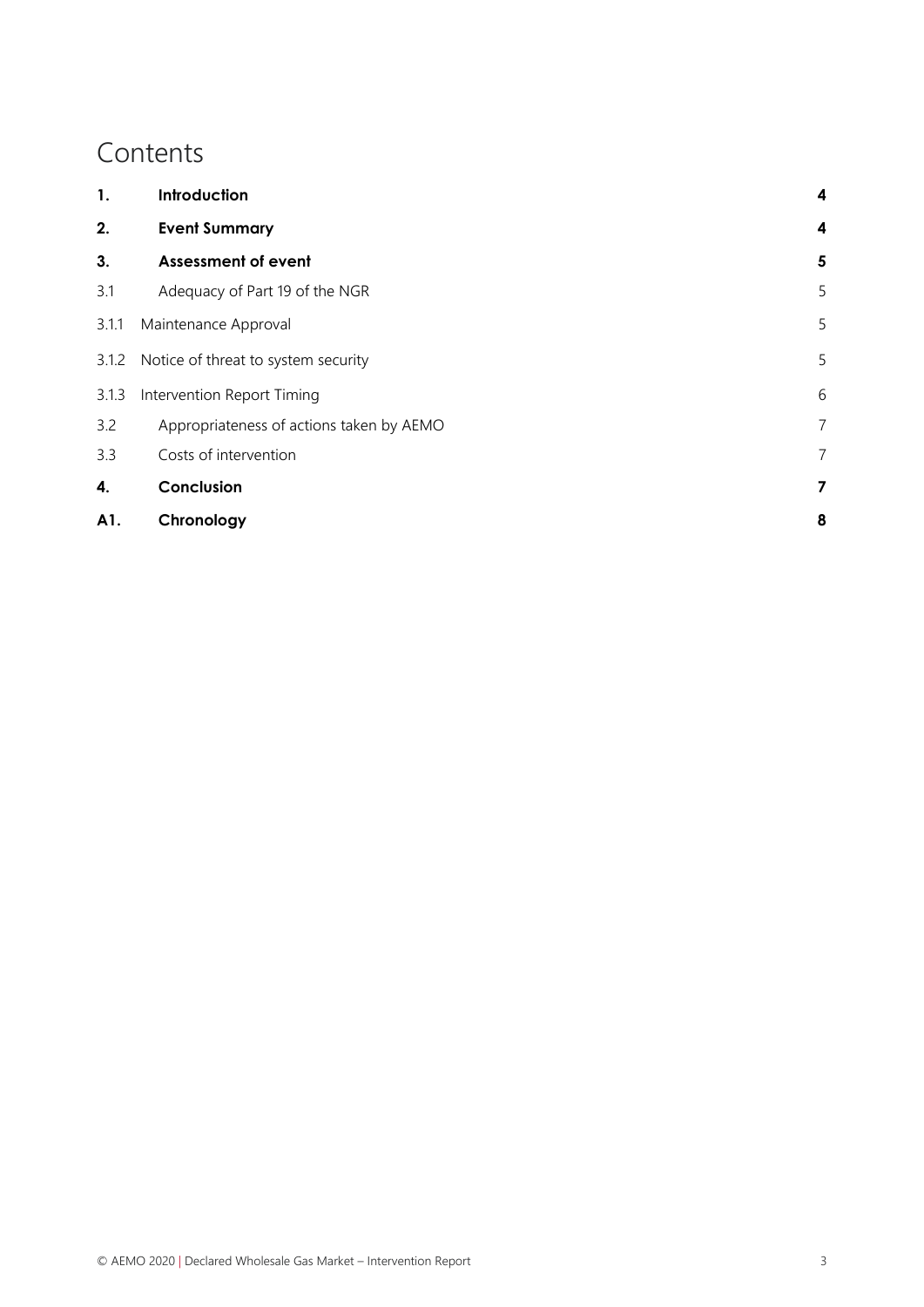# <span id="page-3-0"></span>**1. Introduction**

On the 12 and 13 May APA undertook planned maintenance work at the Brooklyn Compressor Station which limited the flow of gas on the South West Pipeline. Brooklyn Compressor Station is used to maintain gas pressure on the South West Pipeline from the north, and when on outage this can lead to a localised issue that can be resolved by injecting additional gas from the Iona Close Proximity Point.

If pressures within the Declared Transmission System are forecast to fall below minimum operating limits, AEMO will indicate to the market that there is a threat to system security and will schedule out-of-merit-order injections, to maintain system security.

AEMO issued a notice of a threat to system security in the Victorian Declared Wholesale Gas Market (DWGM) for gas days 12-13 May 2020, due to the Brooklyn Compression Station outage. AEMO initially scheduled 30 TJ of out-of-merit-order Iona injections for the 6.00 am schedule on 12 May 2020 which was reduced to 0 TJ by the 6.00 pm schedule. There was no material impact on the market.

Rule 351 of the National Gas Rules (NGR) requires that AEMO investigate and prepare a report following an event which is or may be a threat to system security. Rule 351 also requires that AEMO assess and advise on:

- the adequacy of the provisions of the NGR relevant to the event or events;
- the appropriateness of actions taken by AEMO in relation to the event or events; and
- the costs incurred by AEMO and Registered participants as a consequence of responding to the event or events.

This report is published in accordance with rule 351(2) of the NGR. All times used in this report are AEST.

# <span id="page-3-1"></span>**2. Event Summary**

AEMO was contacted on 7 May 2020 by APA with a finalised schedule for an outage occurring at Brooklyn Compression Station (CS) from 7.00 am on 12 May 2020 to 5 pm on 13 May 2020.

On 9 May 2020, AEMO issued a System Wide Notice (SWN) to indicate the timing and duration of the outage at Brooklyn CS and advising participants that South West Pipeline (SWP) injections may be required to maintain system security.

To support the upcoming outage, AEMO constrained Iona Close Proximity Point (CPP) which would restrict the total withdrawal quantity to 0 GJ/h between 10.00 pm and 6.00 am for gas day 11 May 2020 via a market notice on 10 May 2020. Another market notice on 10 May was issued regarding the market response for 47 TJ of out-of-merit-order injection at Iona CPP required to support the outage for Day+2 schedule.

On 11 May 2020, AEMO issued three market notices regarding the market response out-of-merit-order injection (injection bids above the market price) at Iona CPP required to support the outage for Day+1 schedule. The first one at 07.47 hrs was for 47.4 TJ, the second at 15.24 hrs was for 43 TJ out-of-merit-order injection, and the third was for 29 TJ out-of-merit-order injection.

At 05.07 hrs on 12 May 2020, AEMO issued a notice of a threat to system security indicating a supply shortfall was expected to occur from 06.00 hrs on 12 May 2020 until 18.00 hrs on 13 May 2020. This notice indicated that 30 TJ of out-of-merit-order injections had been scheduled at Iona CPP for the 6.00 am schedule. Additional constraints were also applied to Iona CPP for gas day 13 May 2020 to achieve minimum required net injection by reducing controllable withdrawals and profiling injections for the Brooklyn CS outage.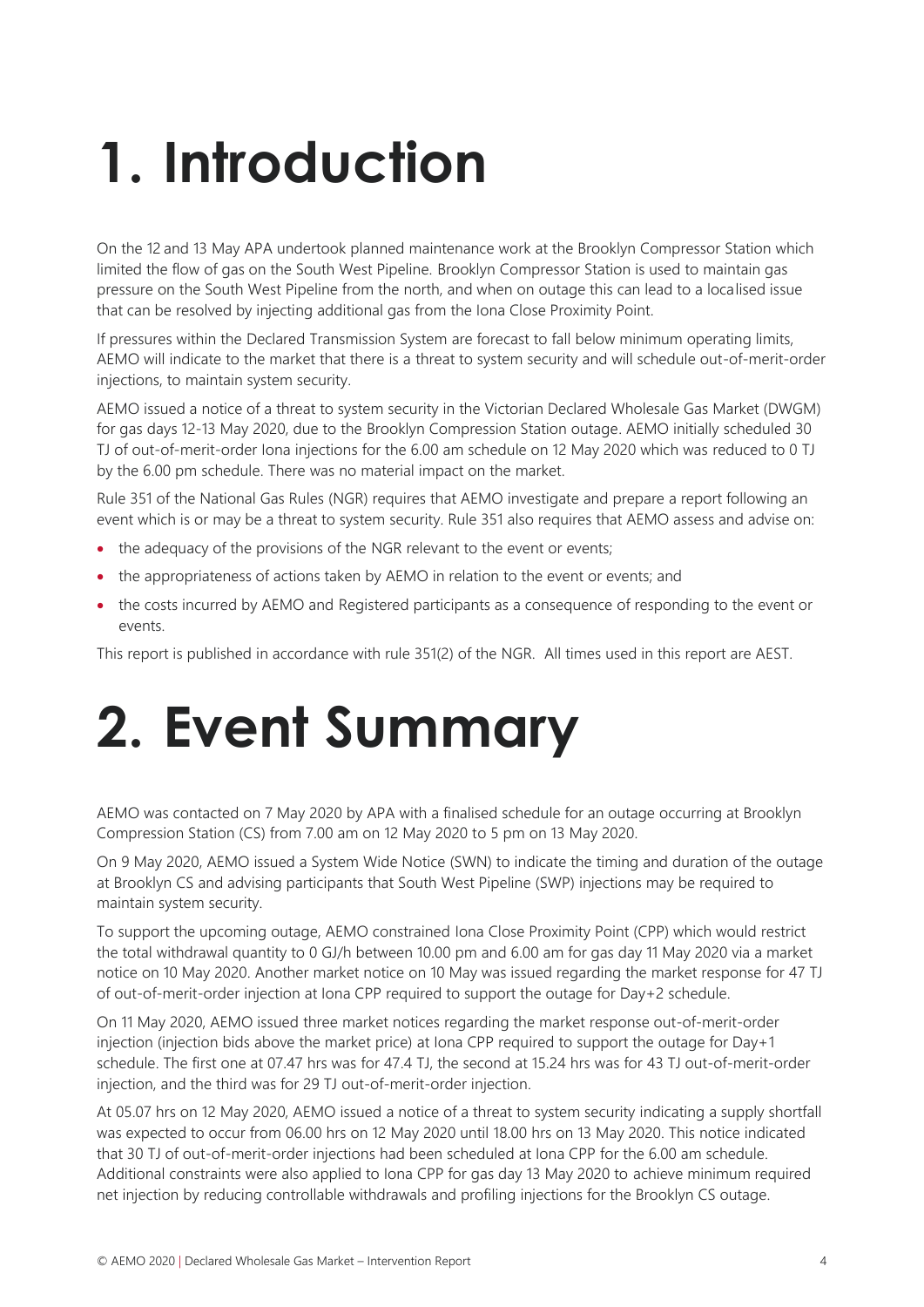At 13.50 hrs, AEMO issued a market notice indicating 14 TJ out-of-merit-order injection was scheduled at Iona CPP for the 2.00 pm schedule.

At 17.57 hrs AEMO removed out-of-merit-order injections at Iona CPP for the 6.00 pm schedule, and at 21.20 hrs AEMO removed the out-of-merit-order injections for the 10.00 pm schedule.

On 13 May 2020 at 14.30 hrs, APA returned Brooklyn CS to full service and at 14.45 hrs, AEMO issued a notice indicating an end to the threat to system security. No out-of-merit-order gas was scheduled on 13 May 2020.

A chronology of events is included in appendix [A1.](#page-7-0)

# <span id="page-4-0"></span>**3. Assessment of event**

This event was a result of APA shut down of Brooklyn Compressor Station for maintenance, causing a supply and demand imbalance due to insufficient net injections at Iona CPP.

A threat to system security was issued to:

- maintain system security for the South West Pipeline
- limit the risk of involuntary curtailment to customers, including the Laverton North Power Station
- support the out-of-merit-order injections scheduled

### <span id="page-4-1"></span>3.1 Adequacy of Part 19 of the NGR

In respect to this event, AEMO has assessed the application and adequacy of the NGR, with a primary focus on the following provisions:

- NGR 326 Maintenance Approval
- NGR 341 Notice of threat to system security
- NGR 351 Intervention Reports

#### <span id="page-4-2"></span>3.1.1 Maintenance Approval

The NGR 326(1) requires AEMO to coordinate maintenance schedules in order to ensure that system security is not threatened. AEMO and service providers under NGR 326(4) are required to cooperate when there is proposed maintenance activities to minimise any potential threat to system security.

For this event, AEMO had approved the planned maintenance to go ahead between 12-13 May. AEMO had considered that demand from Gas Powered Generation (GPG) was unlikely to be high for these days and that Laverton North Power Station was unlikely to operate as cooler weather had been forecast for Victoria.

AEMO finds that these NGR provisions were applied correctly, however NGR 326(1) could be better clarified to acknowledge that even with coordination between AEMO and the service providers, this may not be enough to remove all threats to system security associated with planned maintenance activities<sup>1</sup>.

### <span id="page-4-3"></span>3.1.2 Notice of threat to system security

NGR 341 requires that if AEMO believes there is a potential threat to system security, it must notify Registered participants, without delay, the details of that threat to system security.

<sup>1</sup> AEMO has raised this previously with industry. Gas Wholesale Consultative Forum, 12 June 2018. Paper 5 - Maintenance Rule Change Proposal [https://aemo.com.au/-/media/files/stakeholder\\_consultation/working\\_groups/wholesale/gwcf/2018/gwcf-meeting-21---meeting-pack---12-june-2018.zip](https://aemo.com.au/-/media/files/stakeholder_consultation/working_groups/wholesale/gwcf/2018/gwcf-meeting-21---meeting-pack---12-june-2018.zip)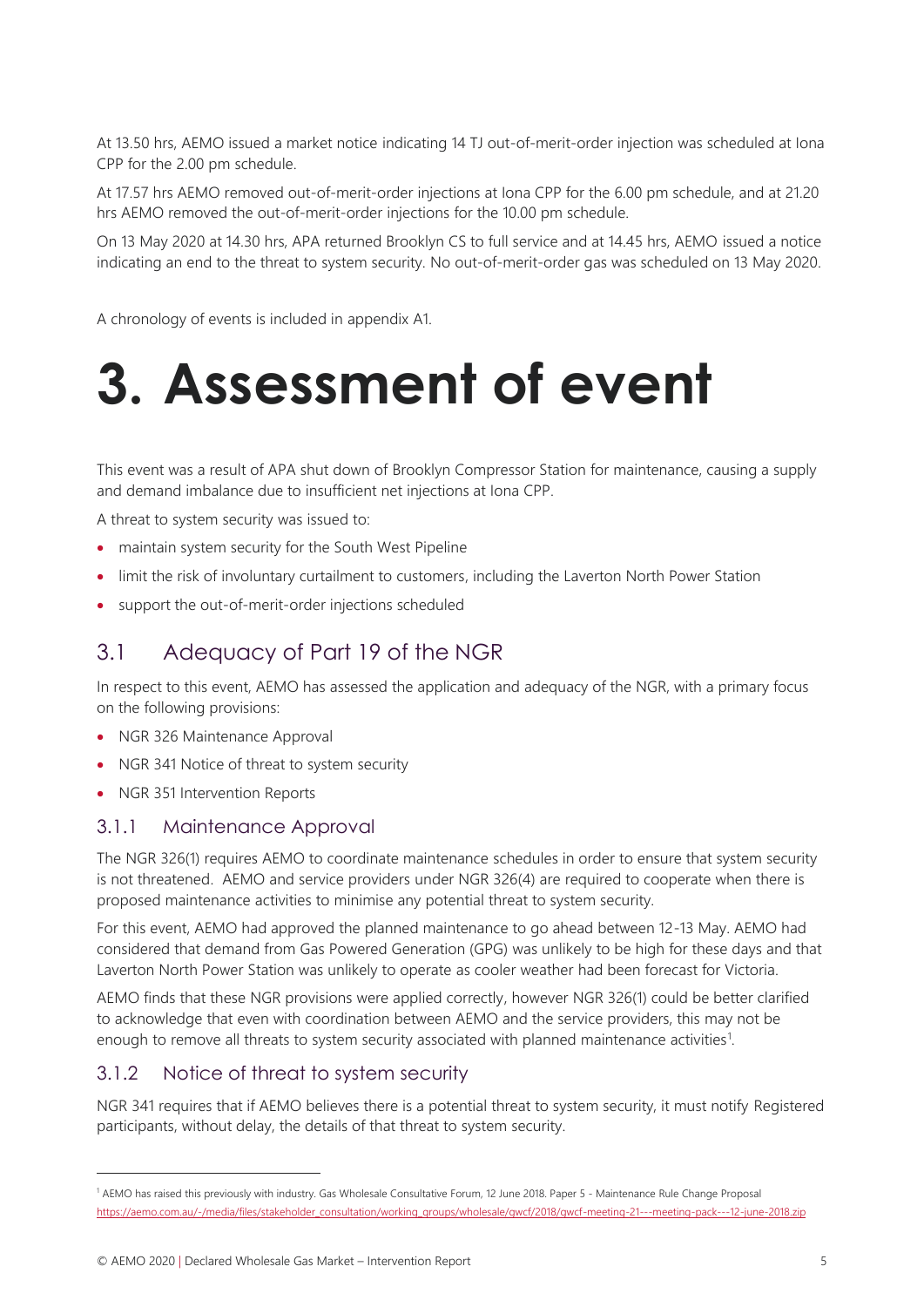AEMO notified the market of the threat to system security at 05.07 hrs on 12 May 2020. AEMO also issued market notices to indicate:

- constraints had been applied to Iona CPP to achieve minimum required net injection by profiling withdrawals and injections for Brooklyn CS outage;
- scheduling out-of-merit-order injections at Iona CPP;
- removing the out-of-merit-order injections at Iona CPP;
- the return to service of Brooklyn CS and the end to the threat to system security.

If AEMO reasonably considers that a threat to system security is unlikely to subside without intervention (NGR 343), AEMO must intervene in the market by taking any measures it believes are reasonable and necessary to overcome the threat to system security.

AEMO notes that NGR 343 specifies some of the options available to AEMO when intervening in the market are:

- Curtailment in accordance with the emergency curtailment list
- Increasing withdrawals
- Requiring gas to be injected which is available but not bid into the market
- Injecting off-specification gas
- Requiring registered participants to do any reasonable act or thing that AEMO believes necessary in the circumstances.

In this event, the issue was maintaining system security for the SWP. This was resolved by scheduling out-ofmerit-order (injection bids above the market price) gas from Iona CPP. This is gas that has already been bid into the market.

Within the NGR provisions 213, 214 and 215, AEMO notes that it may possible to constrain on gas that has already been bid in without needing to notify the market of a threat to system security. However, this would need to consider existing constraints and system security.

AEMO finds that the NGR provisions are adequate and considers that further review and consultation should be undertaken with regards to:

• The need to issue a threat to system security to constrain on gas that has already been bid into the market

As identified in previous Intervention Reports, further consideration of the NGR provisions would require, on initial assessment, minor changes to the following AEMO Market Procedures:

- Wholesale Market System Security Procedures (Victoria)
- Wholesale Market Gas Scheduling Procedures (Victoria)

### <span id="page-5-0"></span>3.1.3 Intervention Report Timing

NGR 351 places an obligation on AEMO to publish a report within 10 business days after a threat to system security event. AEMO has adopted the following approach to reporting on these events, wherever possible:

- Investigate and publish a report based on immediately available data within 10 business days of the relevant event.
- Where not all information necessary to complete the required assessment is available, that report will be flagged as preliminary, with a final report to be published once the additional information is received and analysed.

For the purposes of this report, AEMO believes it has all necessary information and does not intend to publish a subsequent report.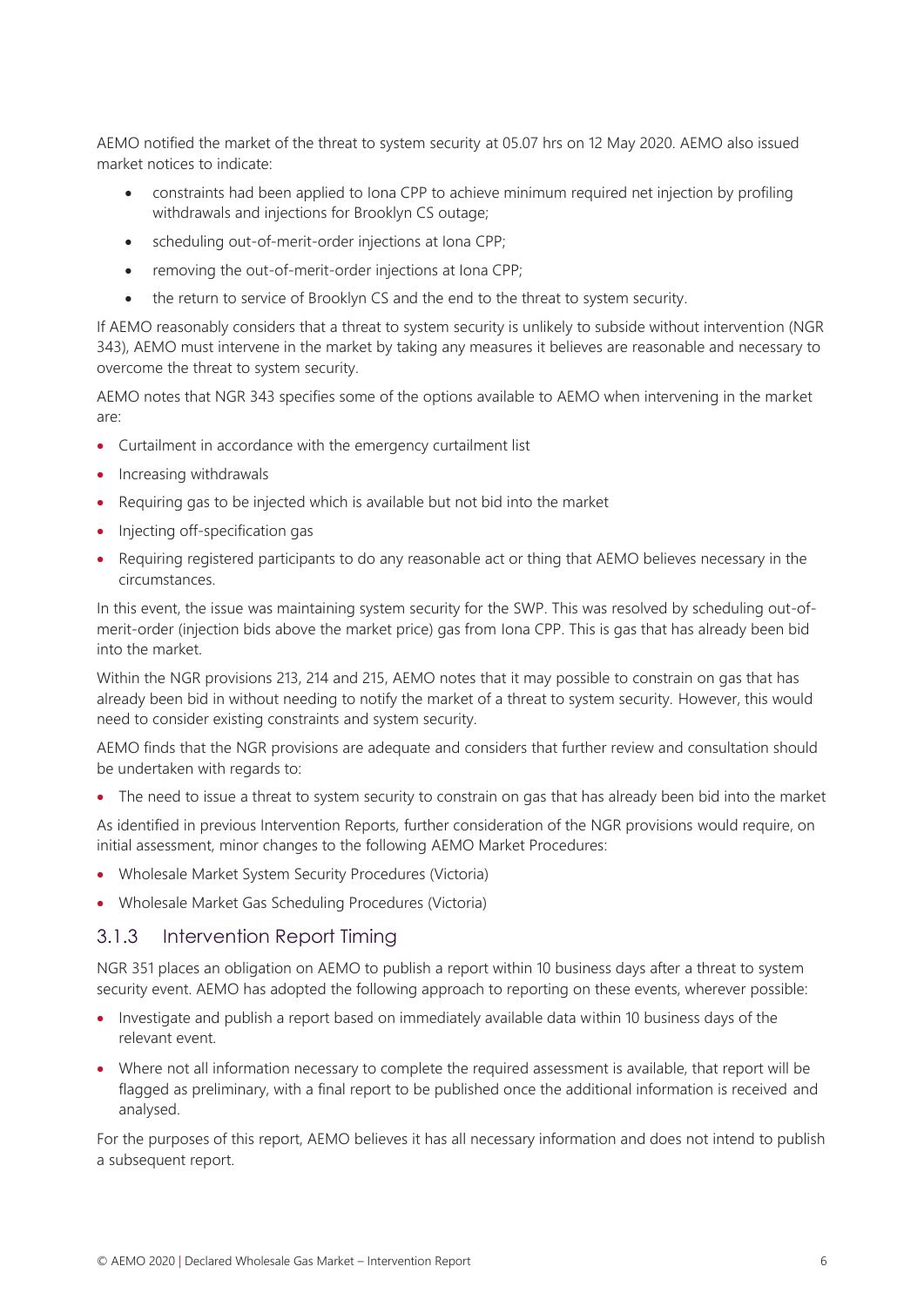### <span id="page-6-0"></span>3.2 Appropriateness of actions taken by AEMO

AEMO's objectives during this event were to:

- Operate in accordance with the NGR and the Wholesale Market Procedures;
- Limit the risk of involuntary curtailment to customers including any GPG;
- Alleviate the threat to system security and return the Declared Transmission System (DTS) to normal operating conditions.

In this event, AEMO took all reasonable steps to coordinate the maintenance activities with the service provider, assess the forecasts and notify the market accordingly.

APA returned Brooklyn CS to full service at 14.30 hrs on 13 May 2020 and AEMO issued a notice at 14.45 hrs, indicating that the threat to system security had ended.

### <span id="page-6-1"></span>3.3 Costs of intervention

In response to the notice of a threat to system security issued for gas day 12-13 May 2020, AEMO scheduled 30 TJ of out-of-merit-order Iona injections for the 6 am schedule on 12 May which was deemed not required by the end of the 2 pm schedule. As a result, there was an immaterial market impact, estimated to be approximately \$1,000.

# <span id="page-6-2"></span>**4. Conclusion**

AEMO issued a notice of a threat to system security in the Victorian DWGM for gas days 12-13 May 2020. AEMO initially scheduled 30 TJ of out-of-merit-order Iona injections for the 6.00 am schedule on 12 May 2020 which was reduced to zero by the 6.00 pm schedule and had an immaterial impact on the market.

Rule 351 of the National Gas Rules (NGR) requires that AEMO investigate and prepare a report following an event which is or may be a threat to system security.

AEMO has assessed the application and adequacy of associated NGR provisions and finds that these provisions were applied correctly.

Please direct any feedback or questions regarding this report to [GasMarket.Monitoring@aemo.com.au.](mailto:GasMarket.Monitoring@aemo.com.au)